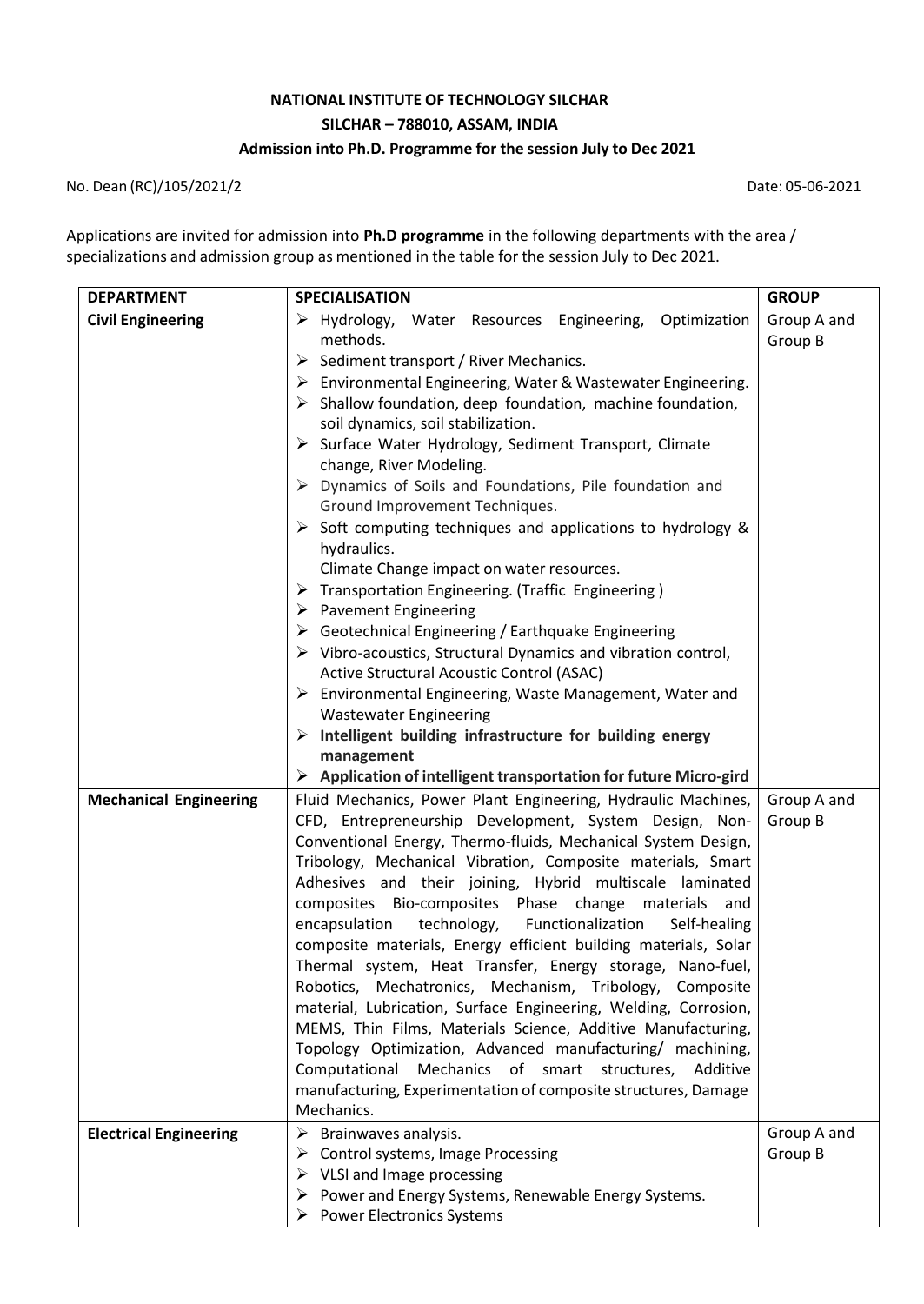| <b>DEPARTMENT</b>      |   | <b>SPECIALISATION</b>                                                      | <b>GROUP</b> |
|------------------------|---|----------------------------------------------------------------------------|--------------|
|                        |   | > Biomedical Engineering, Socio-Psychological System theory.               |              |
|                        | ➤ | Control engineering.                                                       |              |
|                        |   | $\triangleright$ Biomedical<br>Engineering<br>Signal<br>Processing,<br>and |              |
|                        |   | Instrumentation, VLSI and image processing.                                |              |
|                        | ➤ | Image processing.                                                          |              |
|                        |   | $\triangleright$ High Voltage Engineering and Testing                      |              |
| <b>Electronics and</b> | ➤ | <b>Communication Systems:</b>                                              | Group A and  |
| Communication          |   | Wireless Communication, Cognitive Radio Networks, UAV                      | Group B      |
| <b>Engineering</b>     |   | based Communication and networking in C-RAN, Resource                      |              |
|                        |   | Allocation in 5G, Energy Harvesting protocols, Network Slicing,            |              |
|                        |   | Caching and Splitting of network function in 5G, Satellite                 |              |
|                        |   | Communications, Wireless Sensor Networks, Communication                    |              |
|                        |   | Millimeter Wave<br>Communications,<br>Systems,<br>Digital                  |              |
|                        |   | Communication, Information Theory and Coding, Signals and                  |              |
|                        |   | System, Satellite Communication, Mobile Communication and                  |              |
|                        |   | Wireless Networks, Underwater Networks, Free Space Optical                 |              |
|                        |   | Communications and Green Communications, Massive /                         |              |
|                        |   | Cooperative MIMO, NOMA, Power Line Communications,                         |              |
|                        |   | Smart Grid, IoT, Artificial Intelligence, Convex Optimization, 5G          |              |
|                        |   | Networks, Next Generation Wireless Networks, UAV-assisted                  |              |
|                        |   | Networks, 5G Communication Techniques, Cooperative                         |              |
|                        |   | Communications), Soft Computing Techniques, Smart Grid                     |              |
|                        |   | Communications, Energy efficient, NOMA, MIMO-OFDM                          |              |
|                        |   | Communications, IoT, Efficient scheduling of wireless                      |              |
|                        |   | resources, and various aspects of all other recent forms of                |              |
|                        |   | communications, Physical Layer Security,<br>Cooperative                    |              |
|                        |   | Communications,<br>5G<br>Techniques,<br>Optical<br>Fibre                   |              |
|                        |   | Communication.                                                             |              |
|                        | ➤ | <b>Signal Processing:</b>                                                  |              |
|                        |   | Signal processing, Speech Processing, Image and Video                      |              |
|                        |   | Processing, Bio-medical Signal and Image Processing, Machine               |              |
|                        |   | Learning, Soft Computing Techniques, Communication                         |              |
|                        |   | Engineering and the other areas related to Signal Processing,              |              |
|                        |   | Multimedia authentication, Computer Vision,<br>Medical                     |              |
|                        |   | Imaging, Neuroimaging, Pattern Recognition, Optimization                   |              |
|                        |   | Techniques, Signal Processing for Communication.                           |              |
|                        | ≻ | <b>RF System Design:</b>                                                   |              |
|                        |   | RF Energy Harvesting Systems, Dielectric Resonators and                    |              |
|                        |   | Applications, EBG and FSS Structures, Antennas for 5G                      |              |
|                        |   | Communications, Computational Intelligence Applications in                 |              |
|                        |   | Microwave and Millimeter Wave Engineering, Antenna Design,                 |              |
|                        |   | Metamaterial, WBAN, Flexible Antennas, Antenna Array                       |              |
|                        |   | Optimization, Resonators for RF Applications, Metamaterial-                |              |
|                        |   | Inspired Structures for Antenna Application, Soft Computing                |              |
|                        |   | Techniques in WSNs, Wearable antenna, MIMO antenna,                        |              |
|                        |   | Metamaterial antenna, Machine Learning for Microwave &                     |              |
|                        |   | mm-Wave Devices, Microwave Imaging, RADAR Signal                           |              |
|                        |   | Processing, Metamaterials for mm-wave Structures, Active and               |              |
|                        |   | Passive Microwave Devices, Microwave Imaging, Smart                        |              |
|                        |   | Antenna Systems, Cyber Security.                                           |              |
|                        | ➤ | <b>Micro/Nanoelectronics:</b>                                              |              |
|                        |   | Semiconductor device and Modelling, MOS physics and                        |              |
|                        |   | modeling, Semiconductor Devices for RF & mm-wave                           |              |
|                        |   | applications, Micro/Nanoelectronics: Compact Modeling of                   |              |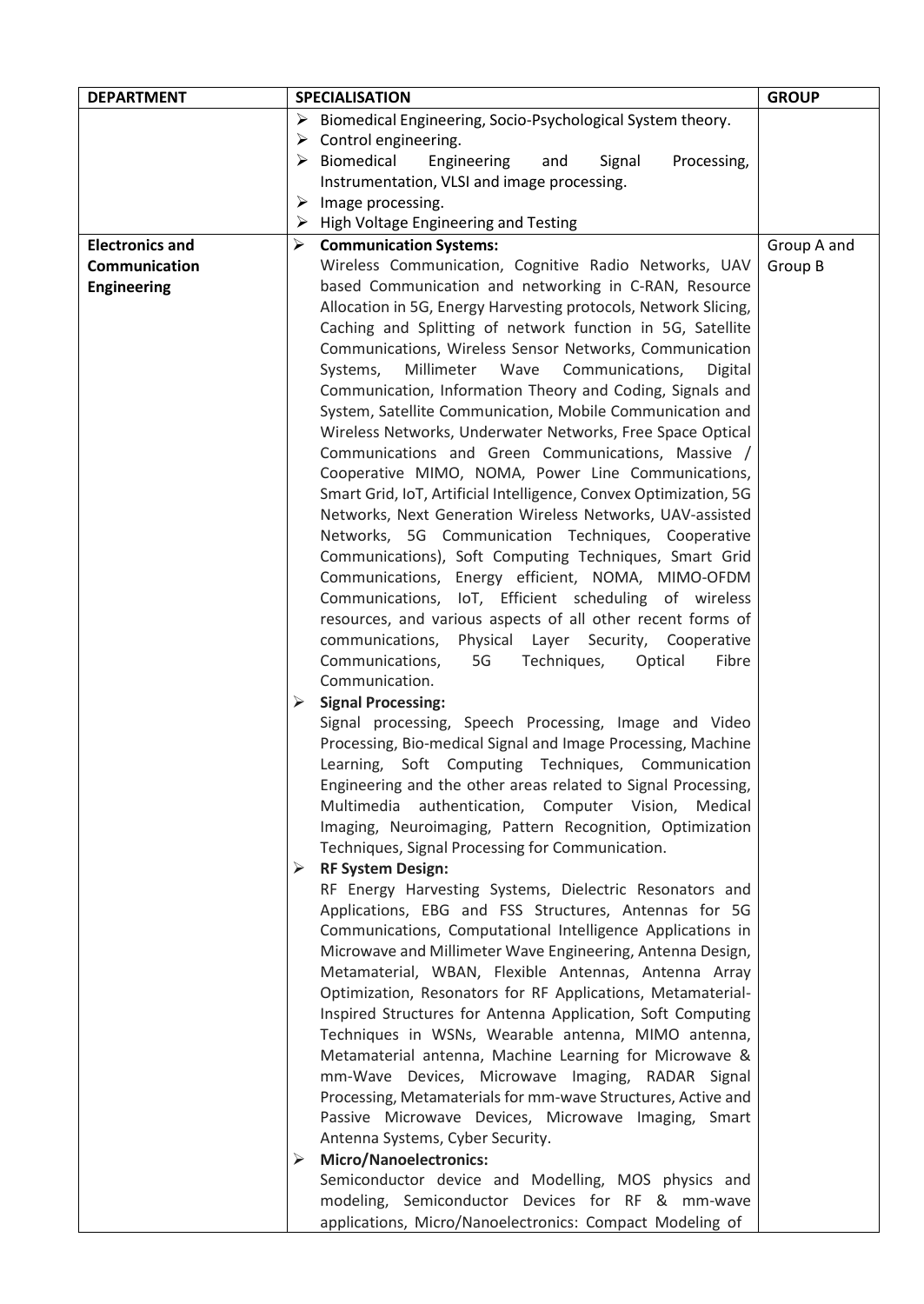| <b>DEPARTMENT</b>           | <b>SPECIALISATION</b>                                                       | <b>GROUP</b> |
|-----------------------------|-----------------------------------------------------------------------------|--------------|
|                             | HEMT;<br>Nanotechnology: III-V<br>Nanowire<br>LED; Energy                   |              |
|                             | Harvesting: Perovskite Solar Photovoltaics; Renewable Energy,               |              |
|                             | Li-Ion Battery, High-K based CMOS Logic and Non-Volatile                    |              |
|                             | Memory Devices (Charge Trap Flash Memories, Ferroelectric                   |              |
|                             | RAM and Resistive RAM), Negative Capacitance Transistors, 2D                |              |
|                             | Materials, High mobility Group-IV Ge/GeSn based epitaxial                   |              |
|                             | devices, Organic Electronic Devices and Photodetectors;                     |              |
|                             | Thin<br>Films<br>deposition<br>techniques,<br>device<br>and                 |              |
|                             | Characterizations.                                                          |              |
|                             | ➤<br><b>VLSI Design:</b>                                                    |              |
|                             | Digital VLSI design, Analog VLSI design, Analog and Mixed Style             |              |
|                             | VLSI Design, Algorithms to VLSI Architectures, VLSI Testing and             |              |
|                             | verification, Synthesis of Nanoparticle and Application of                  |              |
|                             | Nanotechnology, MEMS/NEMS, Bio-MEMS, Optical MEMS,                          |              |
|                             | MEMS Sensors, MEMS Energy Harvesting, Optimizations, VLSI                   |              |
|                             | Interconnects, Stretchable electronics, Photonic Integrated                 |              |
|                             | Circuits,<br>Optoelectronic<br>Devices,<br>Biosensors.<br>Power             |              |
|                             | electronics, Embedded Systems.                                              |              |
|                             | <b>MEMS Analysis</b><br>➤                                                   |              |
| <b>Computer Science and</b> | Artificial Intelligence<br>➤                                                | Group A and  |
| <b>Engineering</b>          | Robotics<br>➤                                                               | Group B      |
|                             | Machine Learning<br>➤                                                       |              |
|                             | Data Science<br>➤                                                           |              |
|                             | ➤<br><b>Natural Language Processing</b>                                     |              |
|                             | ➤<br>Deep Learning                                                          |              |
|                             | <b>Cyber Security</b><br>➤                                                  |              |
|                             | Healthcare informatics<br>➤                                                 |              |
|                             | ➤                                                                           |              |
|                             | Speech processing<br>➤                                                      |              |
|                             | Image/Video processing<br><b>Information Retrieval</b><br>➤                 |              |
|                             | ➤<br><b>Renewable Energy Prediction using Machine Learning for</b>          |              |
|                             |                                                                             |              |
|                             | <b>Electricity Market</b><br>$\blacktriangleright$<br><b>Robotics</b>       |              |
|                             |                                                                             |              |
| <b>Electronics and</b>      | > Transdermal Drug delivery, Medical Electronic devices,                    | Group A and  |
| Instrumentation             | Energy storage devices.                                                     | Group B      |
| <b>Engineering</b>          | $\triangleright$ Biomedical signal processing, machine learning algorithms, |              |
|                             | artificial intelligence, intelligent instrumentation for health             |              |
|                             | monitoring.                                                                 |              |
|                             | $\triangleright$ Signal processing, Condition monitoring and fault analysis |              |
|                             | using advanced signal processing techniques, Biomedical                     |              |
|                             | signal processing, Application of machine learning and                      |              |
|                             | artificial intelligence, Intelligent instrumentation                        |              |
|                             | $\triangleright$ Data and analytics in Control and Optimization of Process. |              |
|                             | > Control systems; Renewable Energy system; Energy                          |              |
|                             | storage (battery, supercapacitor, fuel cell); Battery                       |              |
|                             | management system; Electric vehicle; Fractional order                       |              |
|                             | systems.                                                                    |              |
|                             |                                                                             |              |
|                             | $\triangleright$ Digital ICs, modern semiconductor devices, solar cells,    |              |
|                             | Image processing.                                                           |              |
|                             | > Control of Cyber Physical Systems, Network Control                        |              |
|                             | Systems, Event-triggered Control, Sliding Mode Control,                     |              |
|                             | Learning Based Control, Application areas: Biological                       |              |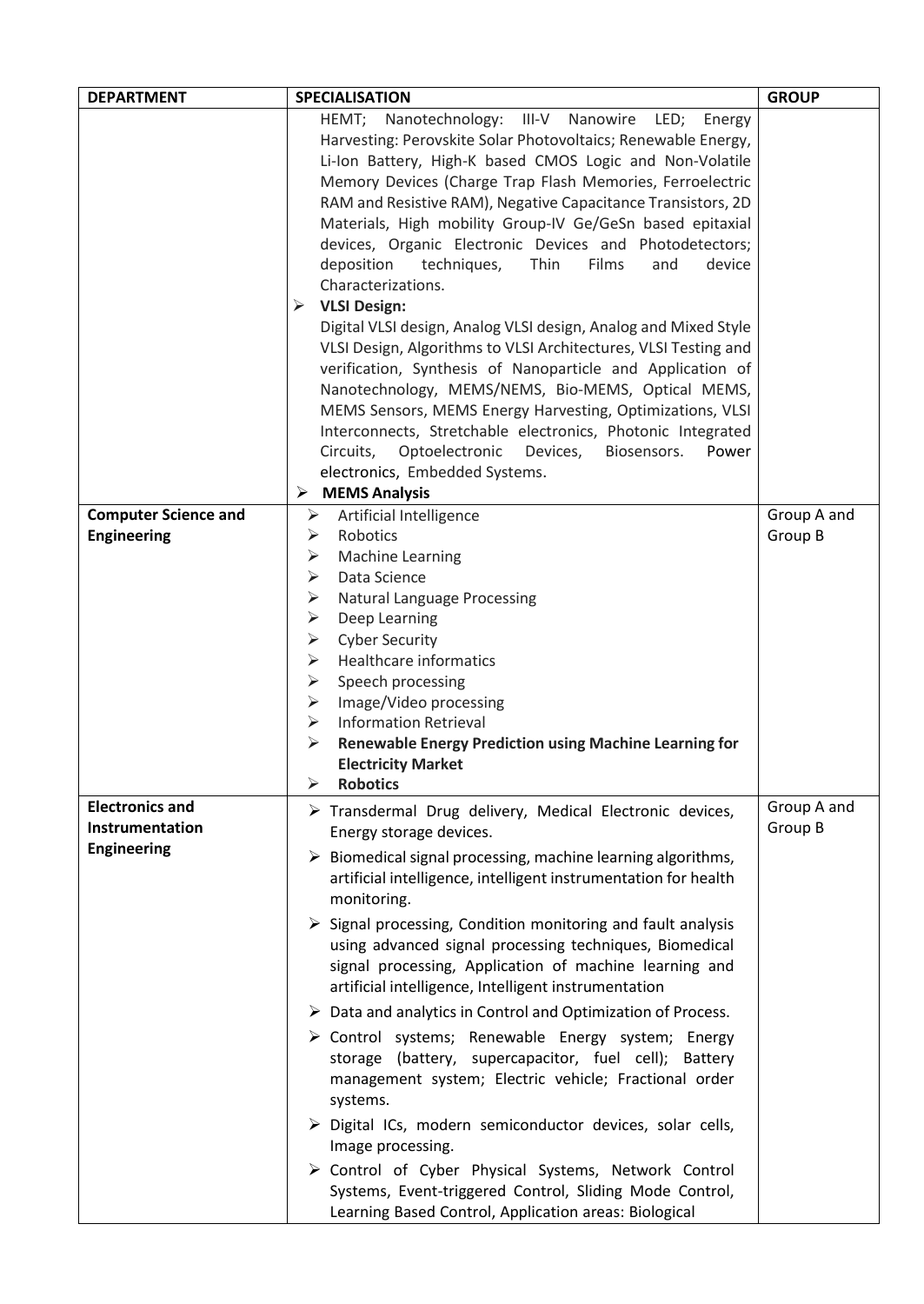| <b>DEPARTMENT</b> | <b>SPECIALISATION</b>                                                                                                                                                                                                                                                                                                                                                                                                                                                                                                                                                                                                                                                                                                                                                                                                                                                                                                                                                                                                                                                                                                                                                                                                                                                                                                                                                                                                                                                                                                                                                                                                                                                                                                                | <b>GROUP</b>           |
|-------------------|--------------------------------------------------------------------------------------------------------------------------------------------------------------------------------------------------------------------------------------------------------------------------------------------------------------------------------------------------------------------------------------------------------------------------------------------------------------------------------------------------------------------------------------------------------------------------------------------------------------------------------------------------------------------------------------------------------------------------------------------------------------------------------------------------------------------------------------------------------------------------------------------------------------------------------------------------------------------------------------------------------------------------------------------------------------------------------------------------------------------------------------------------------------------------------------------------------------------------------------------------------------------------------------------------------------------------------------------------------------------------------------------------------------------------------------------------------------------------------------------------------------------------------------------------------------------------------------------------------------------------------------------------------------------------------------------------------------------------------------|------------------------|
|                   | systems, Robotics, etc., Modelling of Epidemics.                                                                                                                                                                                                                                                                                                                                                                                                                                                                                                                                                                                                                                                                                                                                                                                                                                                                                                                                                                                                                                                                                                                                                                                                                                                                                                                                                                                                                                                                                                                                                                                                                                                                                     |                        |
|                   | > Communication: UAV for 5G and beyond, IoT & IIoT<br>Communication, Vehicular: V2X communication, D2D,<br>mmWave 5G, Cognitive Radio, MIMO, etc., Image and<br>Signal Processing: Image Segmentation models for real-<br>time and medical applications, Medical Imaging, Signal<br>Processing and its application in Biomedical and BCI, AI:<br>Machine Learning, Deep Learning and its applications in<br>Healthcare, Communication and Signal Processing.<br>$\triangleright$ Control systems with application to robotics, Path planning<br>and trajectory tracking based controller design for<br>Autonomous Underwater Vehicles (AUV), Formation<br>control of multiple robotic systems.<br>$\triangleright$ Biomedical<br>Instrumentation,<br>Pain<br>Measurement,<br>Automation for societal needs, Biomedical waste disposer<br>- sanitary napkin and condom, Design and development of<br>products.<br>$\triangleright$ Time Delay Systems, Robust & Adaptive Control, Lyapunov<br>Stability, Fractional Order Systems, Modeling of Dynamical<br>Systems, Linear and Nonlinear Multi-Dimensional Systems,<br>Biological Control System, Control of Renewable energy.<br>$\triangleright$ Design and Development of Energy Harvesting Devices,<br>Design and Development of Sensors for Biomedical<br>Applications, Design and Development of Sensing Devices<br>for water quality and air quality monitoring, Design,<br>development and optimization of supercapacitors, Gas-<br>sensors.<br>▶ Time Delay Systems, Robust & Adaptive Control, Lyapunov<br>Stability, Fractional Order Systems, Modeling of Dynamical<br>Systems, Control of Renewable energy.<br>> Application of Sensors & Transducers for Virtual Power |                        |
|                   | <b>Plant communications.</b>                                                                                                                                                                                                                                                                                                                                                                                                                                                                                                                                                                                                                                                                                                                                                                                                                                                                                                                                                                                                                                                                                                                                                                                                                                                                                                                                                                                                                                                                                                                                                                                                                                                                                                         |                        |
| Chemistry         | $\triangleright$ Synthesis of Nanocatalysts and their applications in<br>photochemical and Chemical transformation.<br>> Physical Chemistry, Nanoscience and Nanotechnology,<br>Nanocatalysts, Synthesis and characterization of inorganic<br>nanostructured<br>materials<br>(microporous<br>zeolitic<br>and<br>mesoporous materials, clays, layered doubled hydroxides-<br>LDHs, nanosized metals and metal oxides), as catalysts,<br>sorbents<br>polymer<br>reinforcing<br>nano-additives.<br>or<br>Nanomaterials, Greener methodologies for the production<br>of noble metal and metal oxide nano-materials, nano-<br>composites, Application of nanomaterials in various organic<br>transformations, photodegradation of industrially emerging<br>pollutants and water treatment, waste-derived catalysts for<br>various organic transformations and photodegradation of<br>organic compounds, Adsorption/Interfacial Phenomenon,<br>Development of low-cost and synthetic nano-adsorbents for<br>wastewater treatment, Waste plastics recycling, Co-<br>processing of petroleum vacuum residue with plastics and<br>biomass, Cracking or pyrolysis of biomass Polymer<br>composites<br>and<br>nano-composites,<br>Polymers,<br>Desulfurization, Solid waste Management.<br>$\triangleright$ Organic Synthesis, Development of newer synthetic                                                                                                                                                                                                                                                                                                                                                                                   | Group A and<br>Group B |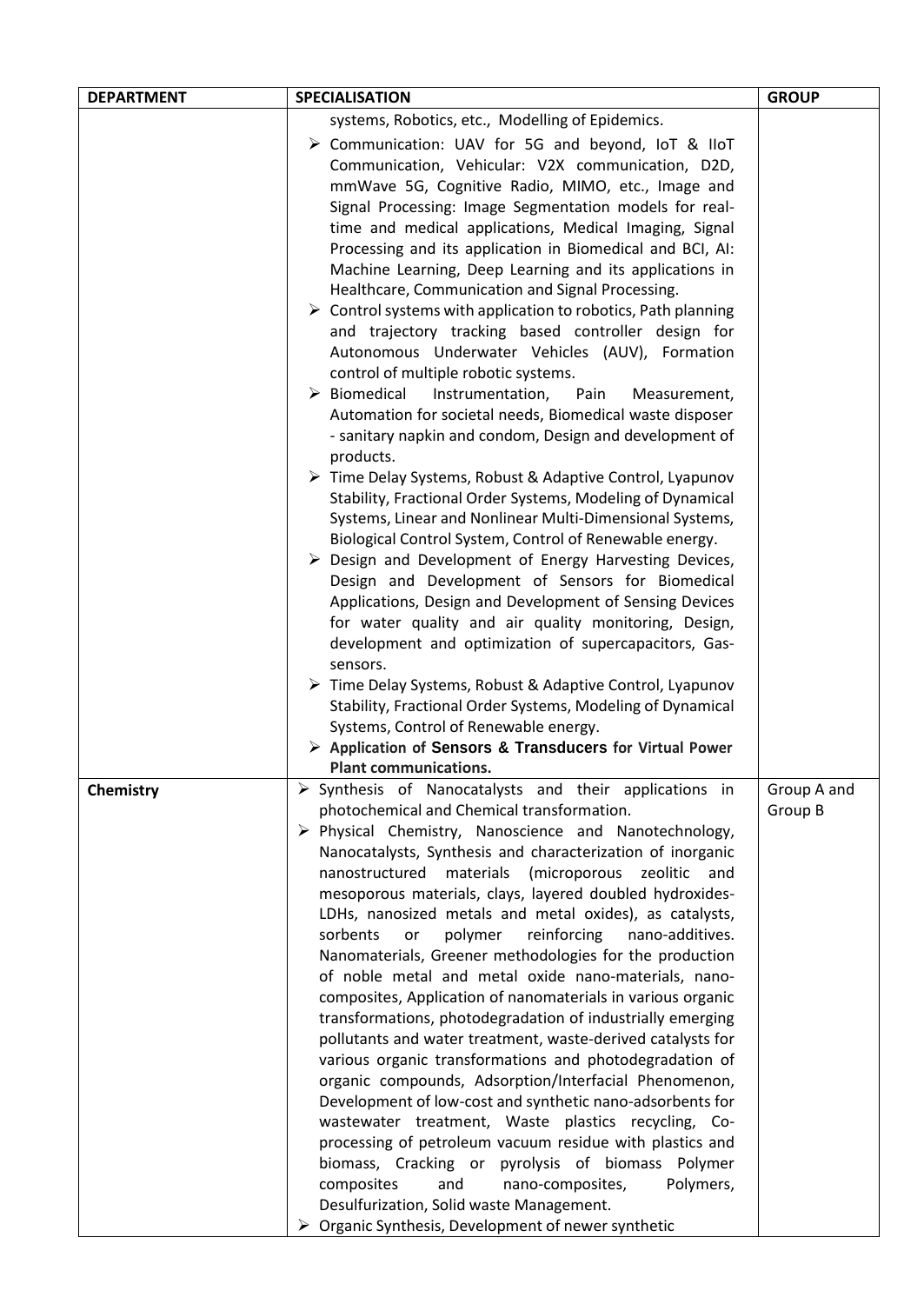| <b>DEPARTMENT</b>                               | <b>SPECIALISATION</b>                                                                                                                                                                                                                                                                                                                                                                                                                                                                                                                                                                                                                                         | <b>GROUP</b>           |
|-------------------------------------------------|---------------------------------------------------------------------------------------------------------------------------------------------------------------------------------------------------------------------------------------------------------------------------------------------------------------------------------------------------------------------------------------------------------------------------------------------------------------------------------------------------------------------------------------------------------------------------------------------------------------------------------------------------------------|------------------------|
|                                                 | methodologies, .Regioselective C-S coupling, .<br>Synthesis of O,N,S donor transition metal complexes,<br>and their Biological and catalytic applications in organic<br>transformations.<br>$\triangleright$ Synthesis and Characterization of Nano-structured materials<br>from solid-waste for various potential applications (Photo-<br>catalysis, Nano-electronics, Sensors etc.). Efficiently convert<br>industrial wastes into high value silica- based materials.<br>Renewable energy.<br>> Organic synthesis, Heterogeneous catalysis, Renewable                                                                                                      |                        |
|                                                 | energy.<br>$\triangleright$ Studying the photophysical and photochemical processes of<br>organic fluorophores in homogeneous and heterogeneous<br>environments using fluorescence spectroscopy; protein-ligand<br>interaction.<br>$\triangleright$ Transition metal complexes of nitrogen based heterocyclic<br>ligands: Synthesis, properties and application.                                                                                                                                                                                                                                                                                               |                        |
| <b>Physics</b>                                  | $\triangleright$ Semiconductor nanostructures, resistive memory devices.<br>$\triangleright$ Ferroelectric materials, multiferroics, structural phase<br>transition in oxide perovskites.<br>$\triangleright$ Crystal growth, nonlinear optics, nonlinear optical fibers,<br>medical imaging<br>$\triangleright$ Solar energy materials, solar photocatalysis, solar<br>photovoltaics<br>$\triangleright$ Condensed matter physics theory, DFT study of perovskite<br>solar cell, topological insulators.<br>$\triangleright$ Experimental condensed matter physics, Energy storage<br>materials and devices, Nanoionics based resistive switching<br>memory. | Group A and<br>Group B |
| <b>Mathematics</b>                              | Fuzzy set Theory, Convergence of Sequence spaces, Fuzzy<br>optimization, Fuzzy Topology, Eigenvalues problem, Integral<br>Equation, Integro-differential equation, Elastodynamics,<br>Complex Analysis, Approximation of Entire Functions,<br>Operations Research, Evolutionary Optimization,<br>Multi<br>objective Optimization, Networking Optimization, Ordinary &<br>Partial Differential Equation, Fractional Calculus, Mathematical<br>Modelling, Computational Fluid Dynamics: Micro and Nano<br>fluidics Modelling.                                                                                                                                   | Group A and<br>Group B |
| <b>Humanities and Social</b><br><b>Sciences</b> | > Development Economics                                                                                                                                                                                                                                                                                                                                                                                                                                                                                                                                                                                                                                       | Group A and<br>Group B |
| <b>Management Studies</b>                       | Finance<br>Marketing<br>Human Resource<br>Intellectual Property Rights.                                                                                                                                                                                                                                                                                                                                                                                                                                                                                                                                                                                       | Group A and<br>Group B |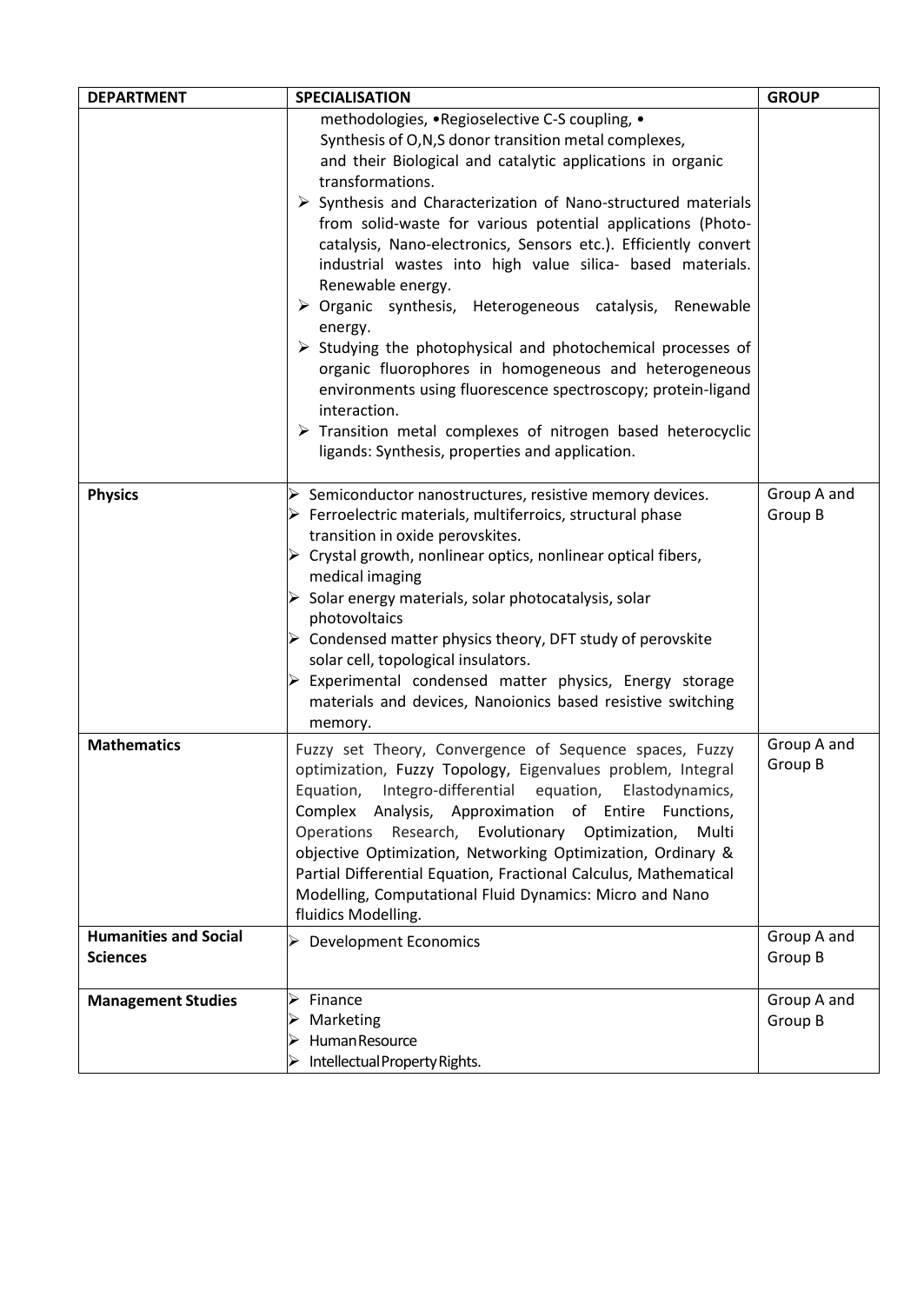# **ADMISSION GROUP:**

**1**. There are two Groups (A and B) of admission under Ph.D. Program

**GROUP A: Ph.D. Program -** Regular Category who may receive fellowship from the MoE / CSIR/UGC or any other recognized funding agency.

# **Fellowship: As per MoE / CSIR / UGC guidelines.**

Research Fellowship is available to the scholars who are admitted to Ph.D. programmes in different departments subject to the availability as stipulated by Ministry of Human Resources Development. The award and renewal of the fellowship is as per the guidelines issued by MoE, from time to time.

In case of students, who secure a new job or otherwise wish to move outside the institute and end their doctoral program prematurely, need to refund any scholarship received.

# **Eligibility for application in GROUP A:**

1. Students for admission into Ph.D. Programs in Engineering Departments must satisfy one of the following criteria:

> i) M.E./M.Tech. or equivalent with GATE / NET qualification in an appropriate area with a minimum CPI of 6.5 (on a 10 point scale) or equivalent (60% of marks). For SC/ST/PwD candidates, a minimum CPI of 6.0 (on a 10 point scale) or equivalent (55% of marks).

> ii) B.E./B.Tech. with an excellent academic record with valid GATE score and with a CPI of at least 8.0 (on 10 point scale) or equivalent (75% of marks). For graduates from IITs/NITs, the minimum CPI requirement is 7.0 (on 10 point scale). For SC/ST/PwD candidates, there is a relaxation of 0.5 CPI or 5% of marks.

- 2. Students for admission into the Ph.D. Programs in Science departments must have a Master degree in the relevant discipline with a GATE / UGC / CSIR / NBHM / NET score for admission with a minimum CPI of 6.5 (on a 10 point scale) or equivalent (60% of marks). For SC/ ST/ PwD candidates, a minimum CPI of 6.0 (on a 10 point scale) or equivalent (55% of marks) with a GATE / UGC / CSIR / NBHM / NET score is required for admission.
- 3. Students for admission into the Ph.D. Programs in Management Studies departments must have a Master's degree in Business Administration or Master's degree in Engineering /Technology with a minimum CPI of 6.5 (on a 10 point scale) or equivalent (60% of marks) or Master degree in other disciplines with a minimum CPI of 6.5 (on a 10 point scale) or equivalent (60% of marks). For SC / ST / PwD candidates, a minimum CPI of 6.0 (on a 10 point scale) or equivalent (55% of marks) is required. A score in NET / GATE / UGC is required for all.
- 4. Students for admission into the Ph.D. Programs in Humanities and Social Sciences (HSS) Department must have a Master's degree in any field with a minimum CPI of 6.5 (on a 10 point scale) or equivalent (60 % of marks) or Master degree in other disciplines with a minimum CPI of 6.5 (on a 10 point scale) or equivalent (60 % of marks). For SC / ST/ PwD candidates, a minimum CPI of 6.0 (on a 10 point scale) or equivalent (55 % of marks) is required. A score in NET / GATE / UGC is required for all.
- 5. Candidates appearing for final year ME / M.Tech/ MSc/ MA/ MBA are also eligible to apply. However, their final result must be published on or before the publication of the provisional selection list.

#### GROUP B: Ph.D. Program-No financial assistance or stipend by NIT Silchar will be provided for this GROUP.

Following students will be considered under this GROUP:

- I) REGULAR-The regular students are those who work full-time for their Ph.D. and self-financed.
- II) SPONSORED-who are employed in a Central/State Govt. Departments/PSUs/Reputed Educational Institutes/Research organizations/Reputed Industries for doing research in the Institute on a full-time basis. He/She should have at least two years of working experience in the respective field. The candidate must submit the filled-in sponsorship letter (FORM I) from the employer with the application for admission. He / She shall not be entitled to any financial support from the Institute.
- III)PART-TIME- This category refers to the candidates who are professionally employed personnel. They have to stay in the Institute/around the Institute at least during the period of course work so that they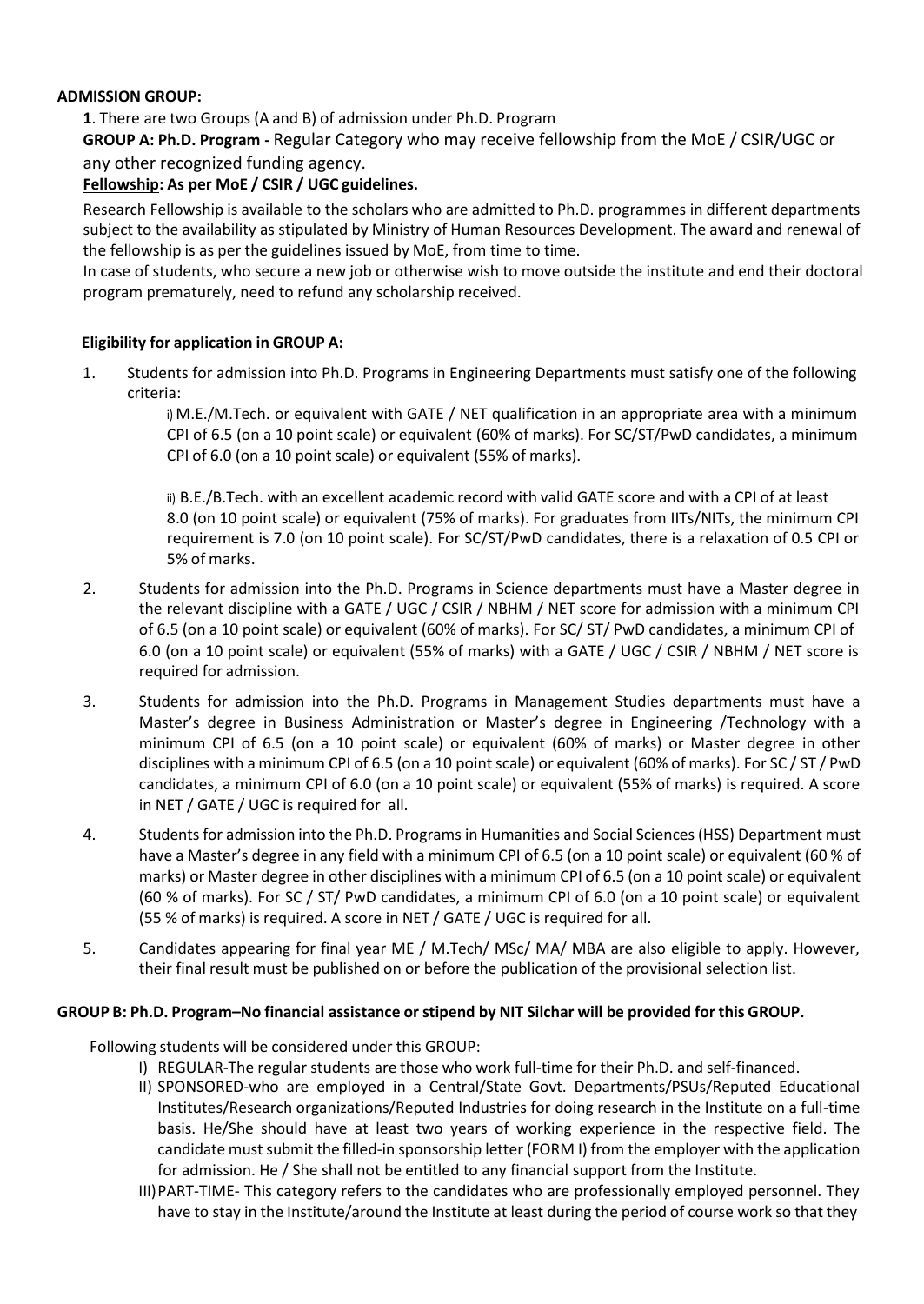can attend regular classes as per the Institute academic norm. The applicant must be an employee of a State/Central Govt. Departments/PSUs/ Reputed Educational Institutes/Research organizations/Reputed Industries/Faculty under TEQIP III at the time of admission having at least one year experience in the discipline in which admission is sought. No financial assistance shall be provided by the Institute to such students. A No Objection Certificate from the Head of the Institute/Organization,in which he/she is employed, must be enclosed with application in FORM II-A.

- IV)INSTITUTE EMPLOYEES- Employees of NIT Silchar. A No Objection Certificate from the concerned Headof the Department and the Director must be enclosed with application form (FORM II-B).
- V) PROJECT STAFF -This category refers to the candidates who work on sponsored projects in the Institute. A No Objection Certificate from the Principal Investigator of the concerned project and Dean (R & C) must be enclosed with application form (FORM II-C).
- VI)SPONSORED (EXTERNAL REGISTRATION) Candidates employed in R&D organizations / educational Institutes having adequate research facilities. Sponsorship certificate (FORM III) from the Head of the organization where the candidate is employed must be enclosed at the time of application.

# **Eligibility for application in GROUP B:**

1. Students for admission into Ph.D. Programs in Engineering Departments must satisfy one of the following criteria:

M.E./M.Tech. or equivalent in an appropriate area with a minimum CPI of 6.5 (on a 10 point scale) or equivalent (60% of marks). For SC/ST/PwD candidates, a minimum CPI of 6.0 (on a 10 point scale) or equivalent (55% of marks).

- 2. Students for admission into the Ph.D. Programs in Science departments must have a Master degree in the relevant discipline with a minimum CPI of 6.5 (on a 10 point scale) or equivalent (60% of marks). For SC/ST/PwD candidates, aminimum CPI of 6.0 (on a 10 point scale) or equivalent (55% of marks) isrequired.
- 3. Students for admission into the Ph.D. Programs in Management Studies departments must have a Master's degree in Business Administration or Master's degree in relevant disciplines with a minimum CPI of 6.5 (on a 10 point scale) or equivalent (60% of marks). For SC/ST/PwD candidates, a minimum CPI of 6.0 (on a 10 point scale) or equivalent (55% of marks) is required.
- 4. Students for admission into the Ph.D. Programs in Humanities and Social Sciences (HSS) Department must have a Masters degree in any field with a minimum CPI of 6.5 (on a 10 point scale) or equivalent (60 % of marks). For SC / ST/ PwD candidates, a minimum CPI of 6.0 (on a 10 point scale) or equivalent (55 % of marks) is required.

#### **APPLICATION**

# **The applicants can apply for the PhD program through the online application portal available at <http://admission.nits.ac.in/phdadmission2021>**

An Application Fee of **Rs.500**/- (forOpen / OBC) **OR Rs**.**250**/- (for SC/ST/PwD) must be paid via online payment and steps for online payment is as follows:

- 1. [www.onlinesbi.com](http://www.onlinesbi.com/)
- 2. State Bank Collect (SB Collect).
- 3. Accept and proceed.
- 4. State of Institute> Assam.
- 5. Type of Institute> Educational institute> Go.
- 6. Educational Institutions Name> Select online fee collection account NIT Silchar> Submit.
- 7. Select payment category as "Application fee for PhD Admission 2021".
- 8. Fill the required information and submit.

The payment reference number and date of the payment to be mentioned in the online application form, otherwise the application form will be treated as cancelled.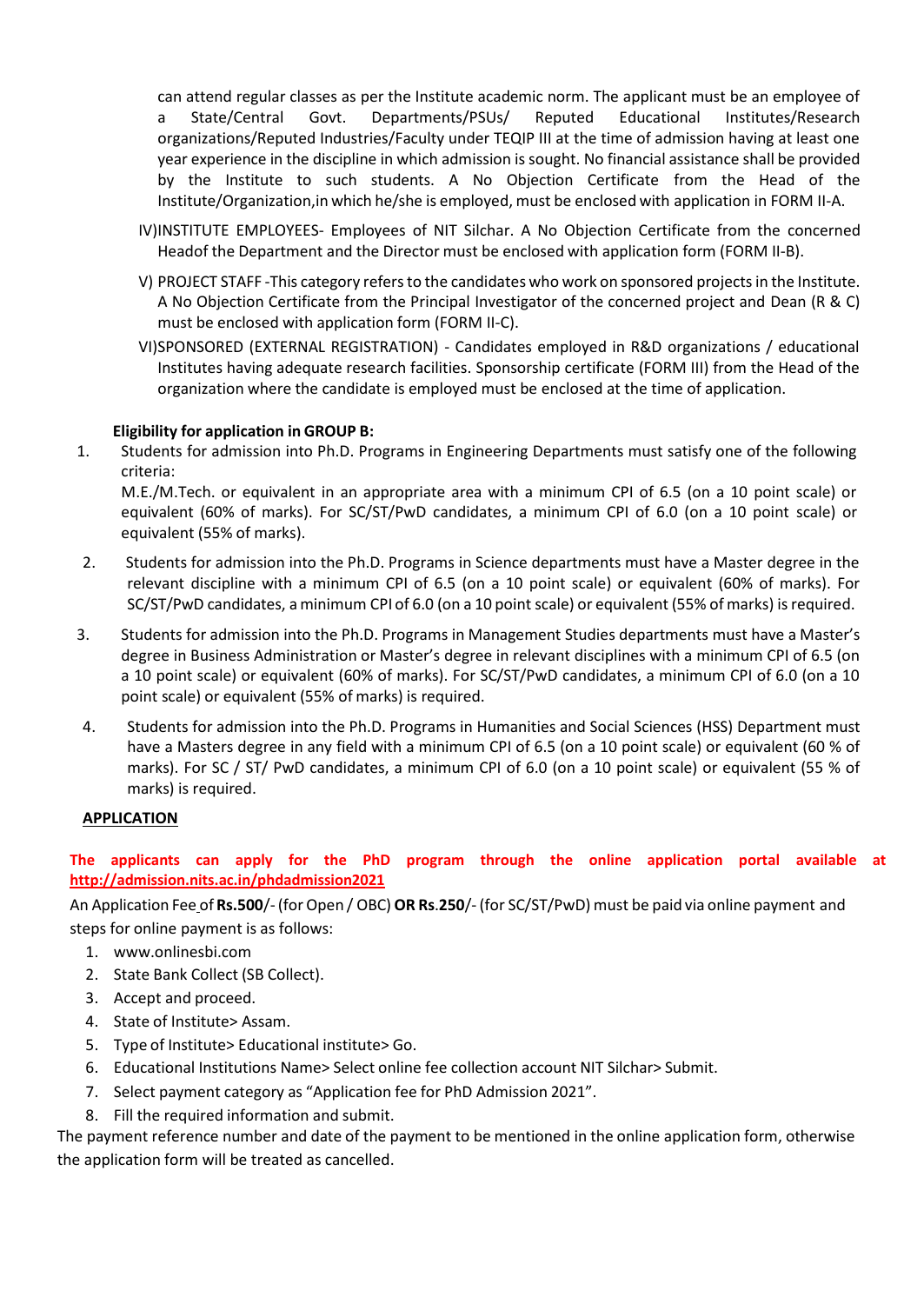The applicant must upload all relevant documents, self-attested, in connection with the credentials claimed by the applicant in pdf format along with the scanned signed copy of the Declaration form at the time of filling up of application form.

The final pdf copy of the Application form must be emailed to *[phd\\_admission\\_21@nits.ac.in](mailto:phd_admission_21@nits.ac.in)* with a copy to *[admit\\_phd\\_21@nits.ac.in](mailto:admit_phd_21@nits.ac.in)* **on or before 2nd July, 2021 by 5.00 p.m. Subject line should be "Application for Ph.D. program-** *Name of the department (applying for)- Group A / Group B***". No need to send the hard copy of the Application form.**

The candidates are advised to give their latest contact numbers /e-mail ids in the application form. The Institute reserves the right to reject any or all applications or it may amend any of the clauses above as per orders of the competent authority/ Government of India.

#### **The result will be available in the website.**

#### **Important Dates:**

| (i)  | Last date of submission of form to the Institute.                          | : $2nd$ July, 2021.    |
|------|----------------------------------------------------------------------------|------------------------|
| (ii) | List of short-listed candidates to be uploaded<br>in the institute website | : $9^{th}$ July, 2021. |

- **The date of counseling and document verification, upload of the list of provisionally selected candidates in the Institute website (including waitlisted candidates) and the period of Admission and Registration will be published at appropriate time in the institute website.**
- **Candidates are requested to check the institute website regularly for updates.**
- **Hostel accommodation issubject to availability.**